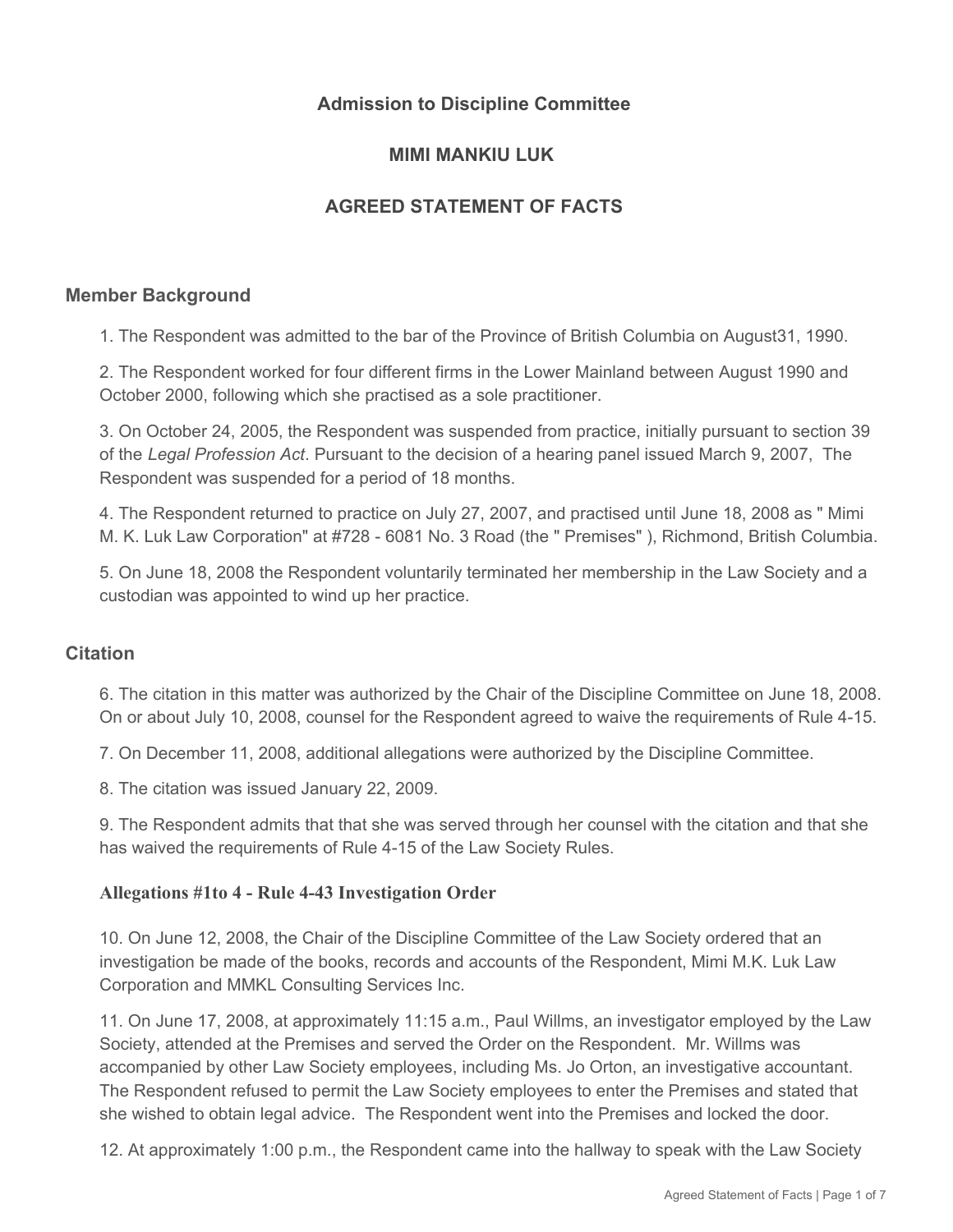staff, at which time Mr. Willms advised her that the Law Society wished to make a mirror image of her hard drive and Ms. Orton advised her that she wanted to review documentation related to the financial aspect of her practice, including all trust and general accounting documents, such as bank statements, cleared cheques, deposit slips, cash receipts, receipt books, general ledger, client trust ledgers, client trust listings, and bank reconciliations for the trust and general bank accounts. The Respondent continued to refuse access to the Premises throughout the day on June 17, 2008 and refused to permit copying of any documents whatsoever. During this time, the Respondent had not yet obtained legal advice.

13. The Respondent admits that on or about June 17, 2008, she failed to comply with the Order, which required her to immediately produce and permit the copying of all files, vouchers, records, accounts, books and any other evidence and that her conduct in doing so constitutes conduct unbecoming.

14. On June 17, 2008 at approximately 3:30 p.m., Shelley Ion, a lawyer in the Professional Conduct Department of the Law Society, caused to be sent to the Respondent by email a letter. In this letter Ms. Ion enclosed a copy of Rule 4-43 of the Law Society Rules, and wrote that the forensic team would attend at the Premises at 9:00 a.m. the next day (June 18, 2008) to commence the 4-43 investigation. She further wrote that:

You must not remove from your office, or alter, damage or destroy any files, vouchers, records, accounts, books or any other documentation in your office, whether in paper or electronic form. If you do so, you may be subject to disciplinary action.

The Respondent admits that she received and read this letter on June 17, 2008 and the enclosed copy of Rule 4-43 and that she understood the letter and the provisions of Rule 4-43.

15. Between the close of business on June 17, 2008 and 8:30 a.m. on June 18, 2008, and after she read the letter from Ms. Ion dated June 17, 2008, the Respondent removed from her office and loaded into her car personal items, personal files, 17 boxes of file materials, two computers, and two large plastic garbage bags filled with garbage and documentation, some of which was shredded. On the morning of June 18, 2008, Ms. Orton took photographs of the Respondent's car. The Respondent admits that she removed some of this material in order to avoid the Law Society having access to it in the course of its investigation pursuant to the Order.

16. The Respondent further destroyed some draft records and accounts related to her practice by shredding them. She deleted from her computer files some documents related to her client HH.

17. The Respondent admits that on or about June 18, 2008, after the Order had been served upon her, she removed some files, vouchers, records, accounts and books related to her practice from the Premises, and that her conduct in doing so constitutes conduct unbecoming.

18. The Respondent further admits that she destroyed some draft records and accounts related to her practice by shredding or by deleting them from her computer, and that her conduct in doing so constitutes conduct unbecoming.

19. On the morning of June 18, 2008, Jo Orton asked the Respondent why these items were in her car, to which the Respondent responded that she was embarrassed about the state of her office and had just cleaned it up, and that the items were mostly personal items and older closed files. Ms. Orton looked at the materials inside the Respondent's car, and stated to the Respondent that the materials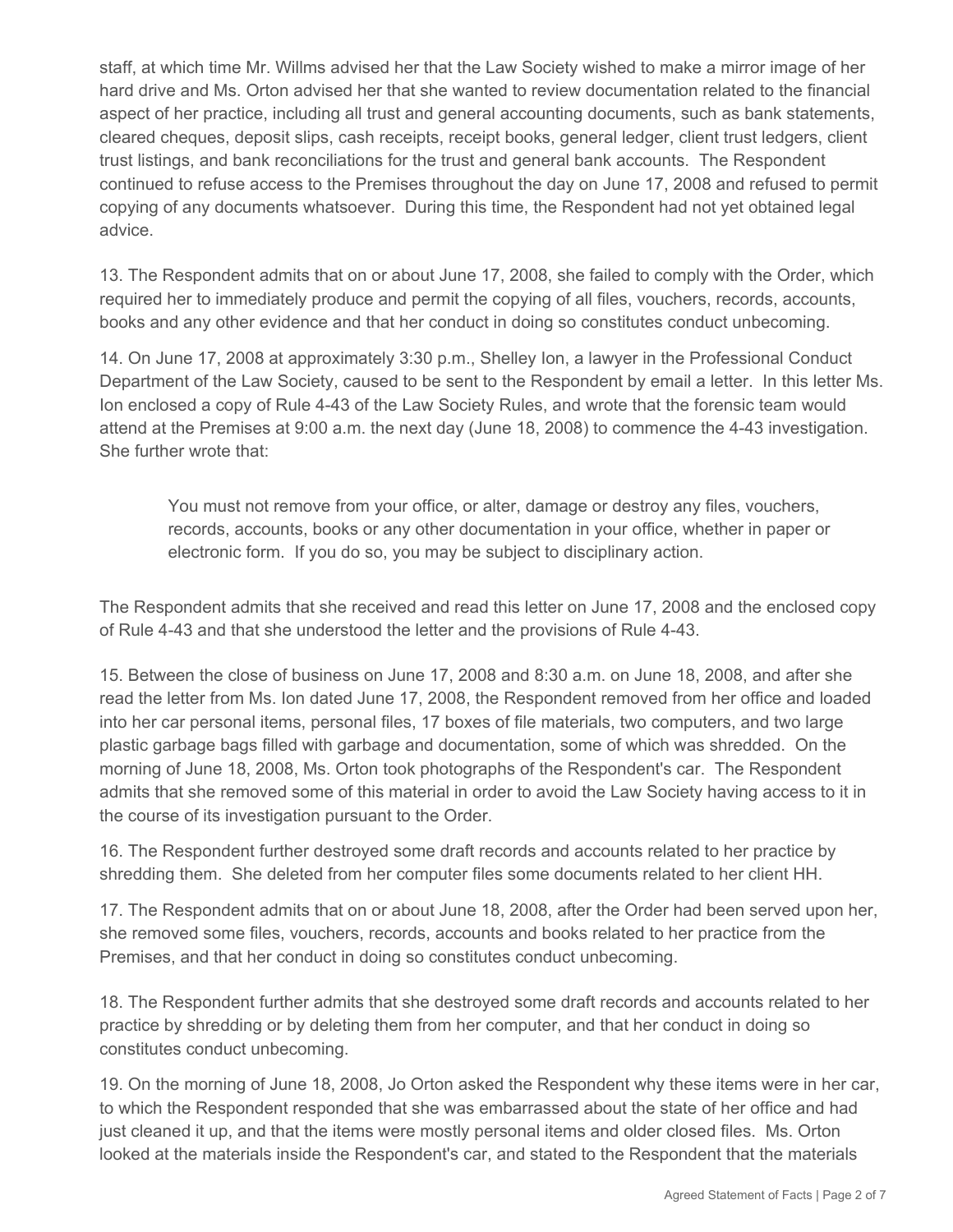inside the plastic garbage bags looked like client trust ledgers and faxes from lawyers. In response to this comment, the Respondent stated to Ms. Orton that there were " duplicate copies" in the bags. The Respondent admits that, although the materials in her car did include duplicates, the responses she gave to Ms. Orton were untrue or misleading and she knew this when she made them. The Respondent further admits that the items in her car included files related to matters which she knew were the subject of investigation by the Law Society.

20. The Respondent admits that on or about June 18, 2008, she was asked by Law Society staff what materials she had removed from the Premises, to which she stated words to the effect that they were personal items, duplicates and older closed files, which response was untrue or misleading and she knew this when she made it. The Respondent admits that her conduct in giving a response she knew to be untrue constitutes conduct unbecoming.

## **Allegations #5 to 9 - Conduct Related to the IG File**

21. In or about September 2001, IG retained the Respondent to prepare and submit an application (the " Application" ) to Citizenship and Immigration Canada (" CIC" ) on behalf of his mother-in-law, AL.

22. The Respondent did not submit the Application to CIC in September 2001 or at any time thereafter.

23. On or about September 5, 2001, the Respondent prepared and gave to IG a statement of account in the total amount of \$2,480.00, which was comprised of legal fees of \$825, a tax exempt disbursement of \$1,525 in respect of a " Right of Landing & Application fee" , as well as other disbursements and tax.

24. On or about September 6, 2001, IG delivered to the Respondent a personal cheque in the amount of \$2,480. The Respondent negotiated this cheque on September 6, 2001 by depositing the funds to her personal bank account at TD Canada Trust. She did not record receipt of these funds in any client trust ledger for IG nor in her trust or general account records.

25. The Respondent admits that at September 6, 2001 when she deposited this cheque from IG in the amount of \$2,480 to her personal bank account, she had not completed the services for which she was retained as she had not submitted the Application to CIC, nor had she paid any disbursement in the amount of \$1,525 in respect of the " Right of Landing & Application fee" and she was therefore not entitled to the full amount of these funds. The Respondent further admits that she misappropriated funds of at least \$1,525 received by cheque from IG by negotiating the cheque and depositing the money to her personal account, when she was not entitled to those funds. The Respondent admits that this conduct constitutes professional misconduct.

26. The Respondent admits that she failed to serve IG in a conscientious, diligent and efficient manner so as to provide a quality of service at least equal to that which would be expected of a competent lawyer in a similar situation by: \_

(a) failing to do the work in hand in a prompt manner so that its value to her client was not diminished or lost, and

(b) failing to disclose all relevant information to her client, and candidly advise him about the position of the matter, whether such disclosure or advice might reveal neglect or error by her,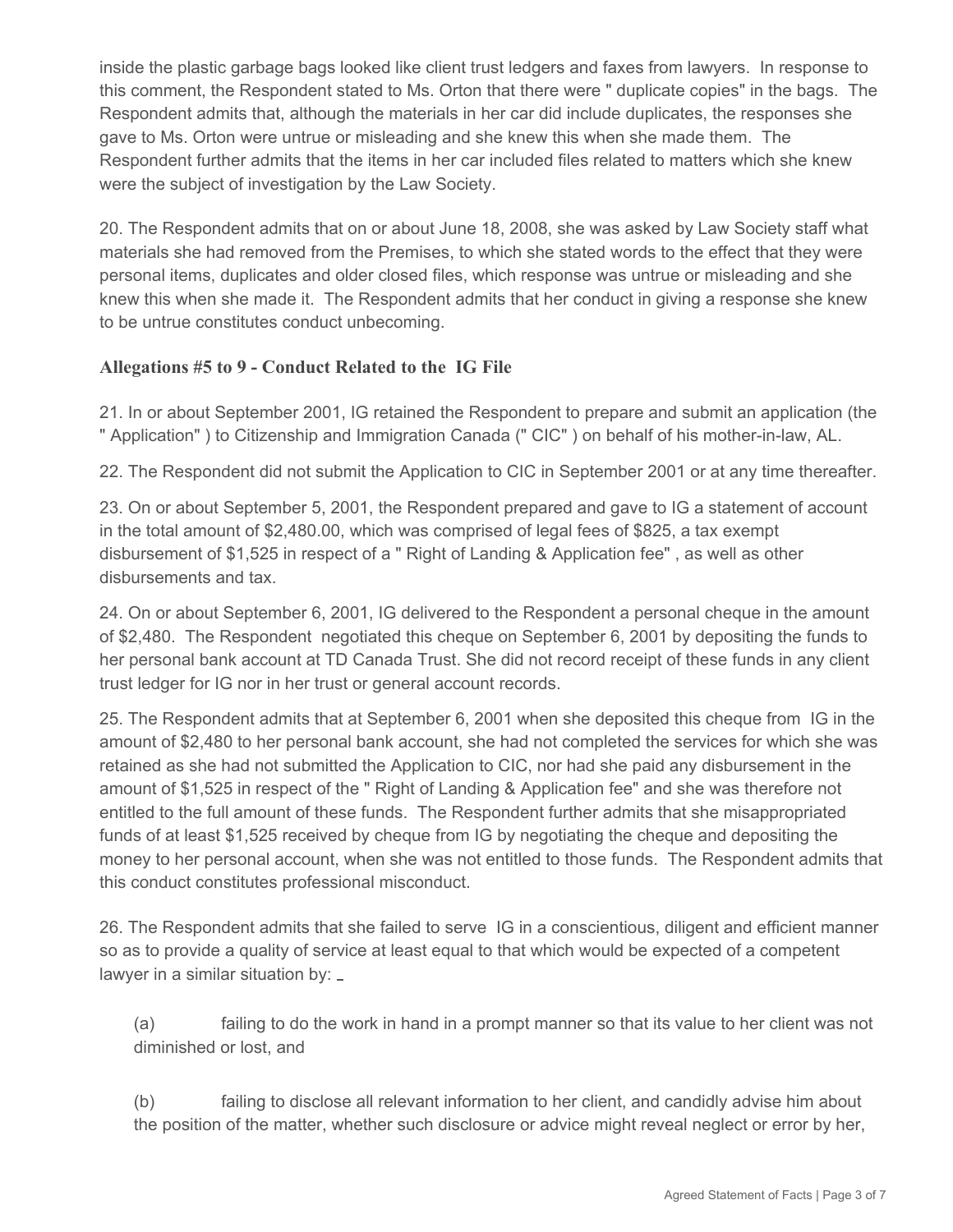which was contrary to Chapter 3, Rule 3 of the *Professional Conduct Handbook* and constitutes professional misconduct.

27. From time to time between September 2001 and February 2007, IG contacted the Respondent to request information regarding the status of the Application, to which the Respondent responded words to the effect that the matter was " still in process" . The Respondent admits that when she made these responses, she knew that the Application had not been submitted for processing and she made these responses in order to mislead him as to the true status of the Application. The Respondent admits that her conduct constitutes professional misconduct.

28. The Respondent further admits that in response to an inquiry by IG of the status of the Application, the Respondent gave to him a photocopy of a document ostensibly dated October 11, 2001 which she purported to be a receipt from CIC for the payment of \$1,525 for the " Right of Landing & Application fee" in respect of the Application. The Respondent admits that this document is not a photocopy of a genuine receipt from CIC, that she never paid the \$1,525 " Right of Landing & Application fee" and that she created this document to give to IG for the purpose of misleading him as to the true status of the Application. The Respondent admits that her conduct constitutes professional misconduct.

29. On or about February 21, 2007, IG made a complaint to the Law Society.

30. On or about August 24, 2008 in the course of the investigation of the complaint of IG, the Respondent provided a written response to the Law Society in which she wrote in respect of the purported receipt from CIC dated October 11, 2001, that:

I am unable to locate the original cancelled cheque for the payment of the \$1525 right of landing and application fee. IG had asked me to provide to him a copy of the receipt for the payment of the right of landing fee and the application fee and I did provide this to him. I apologize that a copy of this receipt was not contained in IG's file that I had provided to me. I do not know why a copy of the receipt for this payment was not contained in IG's file which I had provided you.

The Respondent admits that this response was untrue because no such payment had been made and CIC had not issued any such receipt, and she made this representation for the purpose of misleading the Law Society in its investigation of the complaint of IG. The Respondent admits her conduct constitutes conduct unbecoming.

31. On or about March 22, 2007, Ms. Ion of the Law Society wrote to the Respondent and requested that she provide " all contact information for BL, both past and present, to the best of [Ms. Luk's] knowledge" . The Law Society wished to obtain this contact information for BL because in her letter to the Law Society dated March 16, 2007 the Respondent stated that she had delegated the Application to BL.

32. On April 30, 2007, the Respondent wrote to the Law Society and stated that the last known number she had for BL was her cellphone number of [number] and wrote " I have no other telephone number or contact information for BL" . On May 8, 2007, the Respondent wrote to the Law Society and stated that " I have provided you with all contact information for BL that I have, both past and present" .

33. The Respondent admits that her representations to the Law Society made on April 30, 2007 and May 8, 2007 were not true, as she did have in her possession before April 30, 2007 contact information for BL. The Respondent further admits that she refused to disclose this contact information to the Law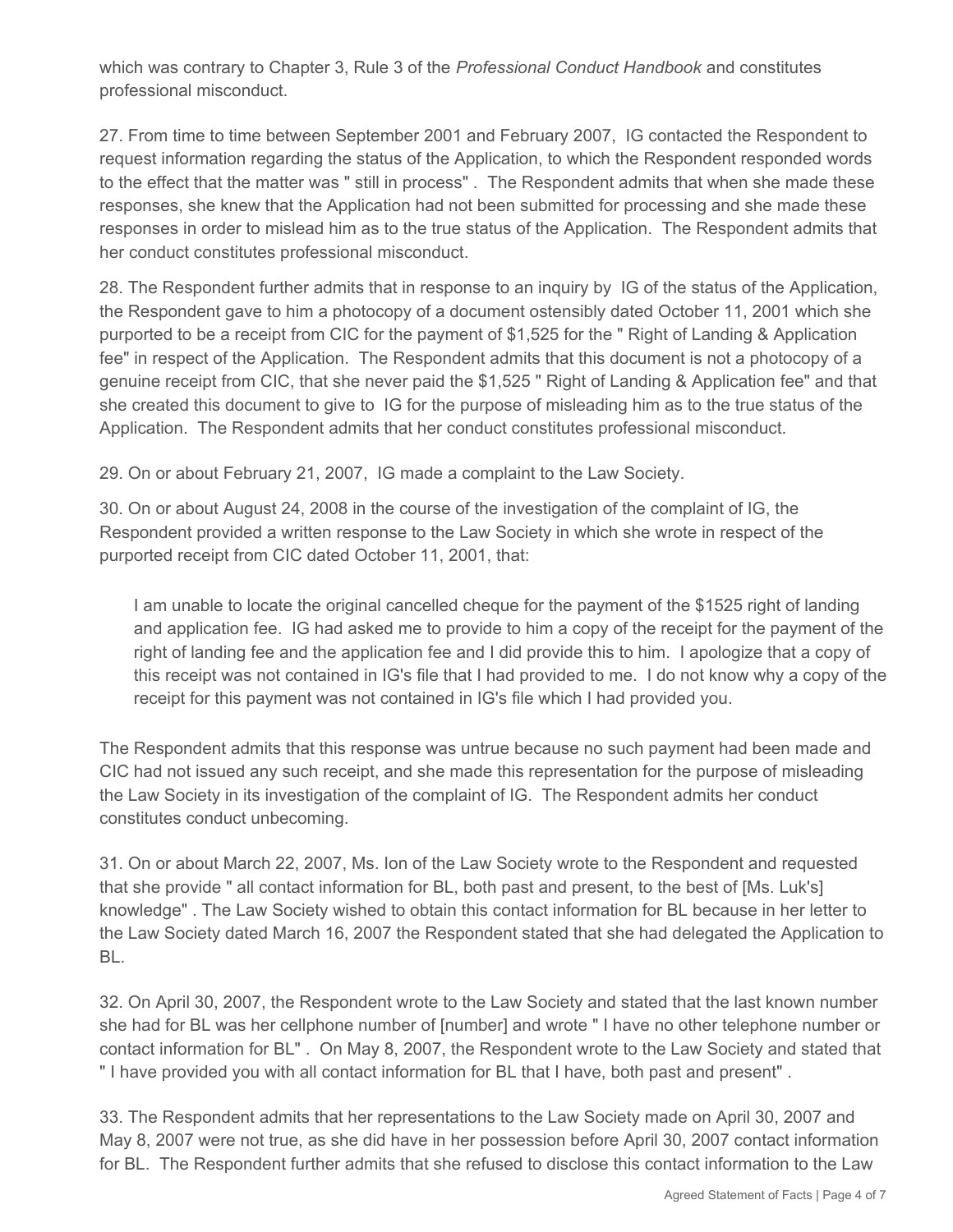Society. The Respondent further admits that her conduct in this regard constitutes conduct unbecoming.

# **Allegation #10: Misappropriation of Funds from GV and RV (the 1**st **TA Cheque)**

34. In or about June 2007, the Respondent was retained by clients, GV and RV, to act for them in respect of the sale of property located at [address], Richmond (the " Old Property" ), and the purchase of property located at [address], Richmond (the " New Property" ). The purchase of the New Property completed on June 27, 2007, prior to the completion of the sale of the Old Property on July 16, 2007. GV and RV mortgaged the Old Property for funds to complete the purchase of the New Property, which transaction was handled by the Respondent under client file #13059 (the " V Mortgage File" ).

35. On October 16, 2007, the Respondent prepared and signed a trust cheque in the amount of \$36,753.97 payable to TA (the " 1 st TA Cheque" ). On the " re line" of this 1st TA Cheque, the Respondent handwrote " #13059" , which is a reference to the V Mortgage File.

36. GV and RV did not authorize the TA Disbursement either orally or in writing and at all material times were unaware of the TA Disbursement.

37. On November 29, 2007, the Respondent negotiated the 1st TA Cheque at the Richmond Main Branch of TD Canada Trust by depositing the full amount of \$36,753.97 to a personal account held jointly by the Respondent and TA. The Respondent states that TA was unaware of the fact of the TA Disbursement and of the 1 st TA Cheque.

38. The Respondent admits that she misappropriated funds held in trust for GV and RV, by causing the payment of \$36,753.97 to TA without the authorization of her clients and depositing those funds to a personal account which she jointly held with TA. The Respondent further admits that her conduct constitutes professional misconduct.

39. On July 16, 2008, through her counsel, the Respondent advised the Law Society that she had transferred the sum of \$36,753.97 from funds held in trust for GV and RV and her counsel further advised that she had provided such funds to him, which he held in trust. On July 31, 2008, after receiving direction from the custodian of the Respondent's practice, her counsel provided to the Law Society a cheque which included the sum of \$36,753.97 to hold in trust for GV and RV, pending proper disbursement by the custodian of the Respondent's practice.

### **Allegation #10 - Misappropriation of Funds from HH (the 2**nd **TA Cheque)**

40. In or about 2005, the Respondent was retained to act for her client HH in connection with the purchase and mortgage of property located at [address], Vancouver and a related transaction involving the mortgage of property located at [address], Richmond. The Respondent opened a file under the name of HH, under the number of 12960, which file she closed on October 13, 2005. During and following these transactions, the Respondent held money in trust for HH.

41. On October 6, 2005, the Respondent prepared and signed a trust cheque in the amount of \$81,105.83 payable to TA (the " 2 nd TA Cheque" ). On the " re line" of this 2nd TA Cheque, the Respondent handwrote " #12960 Holdback Release" , which is a reference to her file number for HH.

42. HH did not authorize the payment of these trust funds to TA, either orally or in writing, and at all material times was unaware of this payment to TA.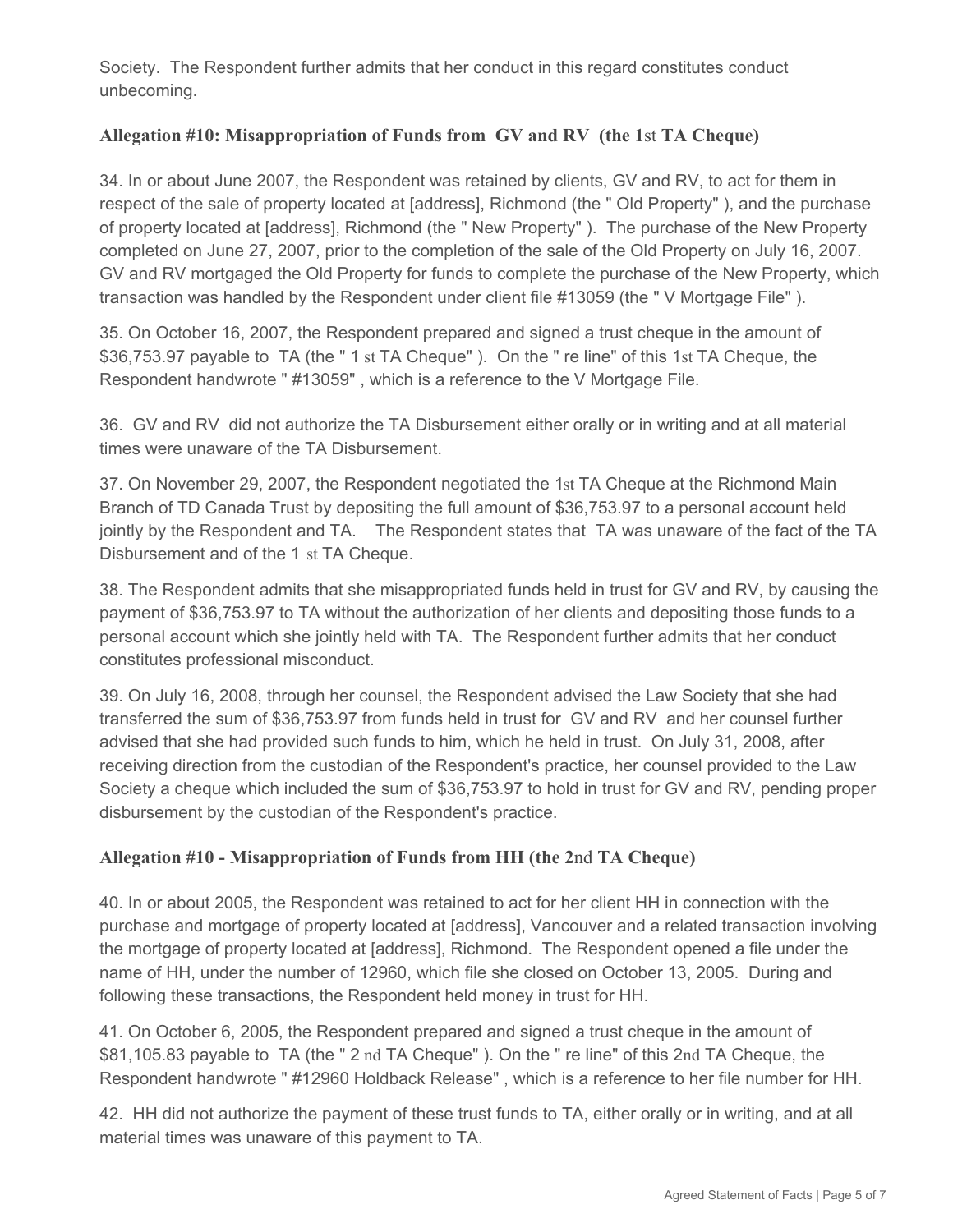43. On October 22, 2005, the Respondent negotiated the 2nd TA Cheque at the Richmond Main Branch of TD Canada Trust by depositing the full amount of \$81,105.83 to a personal account held jointly by the Respondent and TA. The Respondent states that TA was unaware of the 2nd TA Cheque and the payment of those funds into the bank account owned jointly with the Respondent.

44. The Respondent admits that she misappropriated funds held in trust for HH by causing the payment of \$81,105.83 to TA without the authorization of her client and depositing those funds to a personal account which she jointly held with TA. The Respondent further admits that her conduct constitutes professional misconduct.

45. On July 16, 2008, through her counsel, the Respondent advised the Law Society that she had transferred the sum of \$81,105.83 from funds held in trust for her HH and her counsel further advised that shw had provided such funds to him, which he held in trust. On July 31, 2008, after receiving direction from the custodian of the Respondent's practice, counsel for the Respondent provided to the Law Society a cheque which included the sum of \$81,105.83 to hold in trust for HH, pending proper disbursement by the custodian of the Respondent's practice.

# **Allegations #12 to 14: Conduct Related to AF**

46. On or about January 30, 2006, the Respondent was retained by AF to prepare and submit to CIC a sponsorship application and applications for permanent residence of her husband and her step-children (together, the " F Applications" ). At this time and through to July 27, 2007, the Respondent was suspended from the practice of law.

47. On January 30, 2006, AF gave to the Respondent a cheque payable to Mimi Luk in the amount of \$3,000, which cheque the Respondent negotiated on February 2, 2006 and deposited the funds to her personal account.

48. The Respondent admits that at February 2, 2006 when she deposited this cheque from AF in the amount of \$3,000 to her personal bank account, she had not performed services for AF. The Respondent admits that this conduct constitutes conduct unbecoming.

49. In September 2006, the Respondent requested that AF pay to her the expected amount of the immigration processing fees in respect of the F Applications, which totaled \$1,975. AF gave to the Respondent a cheque dated September 5, 2006 made payable to Mimi Luk in the amount of \$1,975, which cheque the Respondent negotiated on September 8, 2006.

50. AF asked the Respondent to provide to her a receipt in respect of the payment of the immigration fees. On or about September 12, 2006, the Respondent gave to AF a photocopy of a document ostensibly dated September 12, 2006 which she purported to be a receipt from CIC for the payment of \$1,975 for the immigration processing fees in respect of the F Applications. The Respondent admits that this document is not a photocopy of a genuine receipt from CIC, that she never paid the \$1,975 immigration processing fees to CIC, and that she created this document to give to AF for the purpose of misleading her as to the payment of the immigration fees. The Respondent admits that her conduct constitutes conduct unbecoming.

51. The Respondent admits that she did not file any of the F Applications as she had agreed to do, and her failure to complete these services constitutes conduct unbecoming.

### **Allegation #15: Conduct Related to JV**